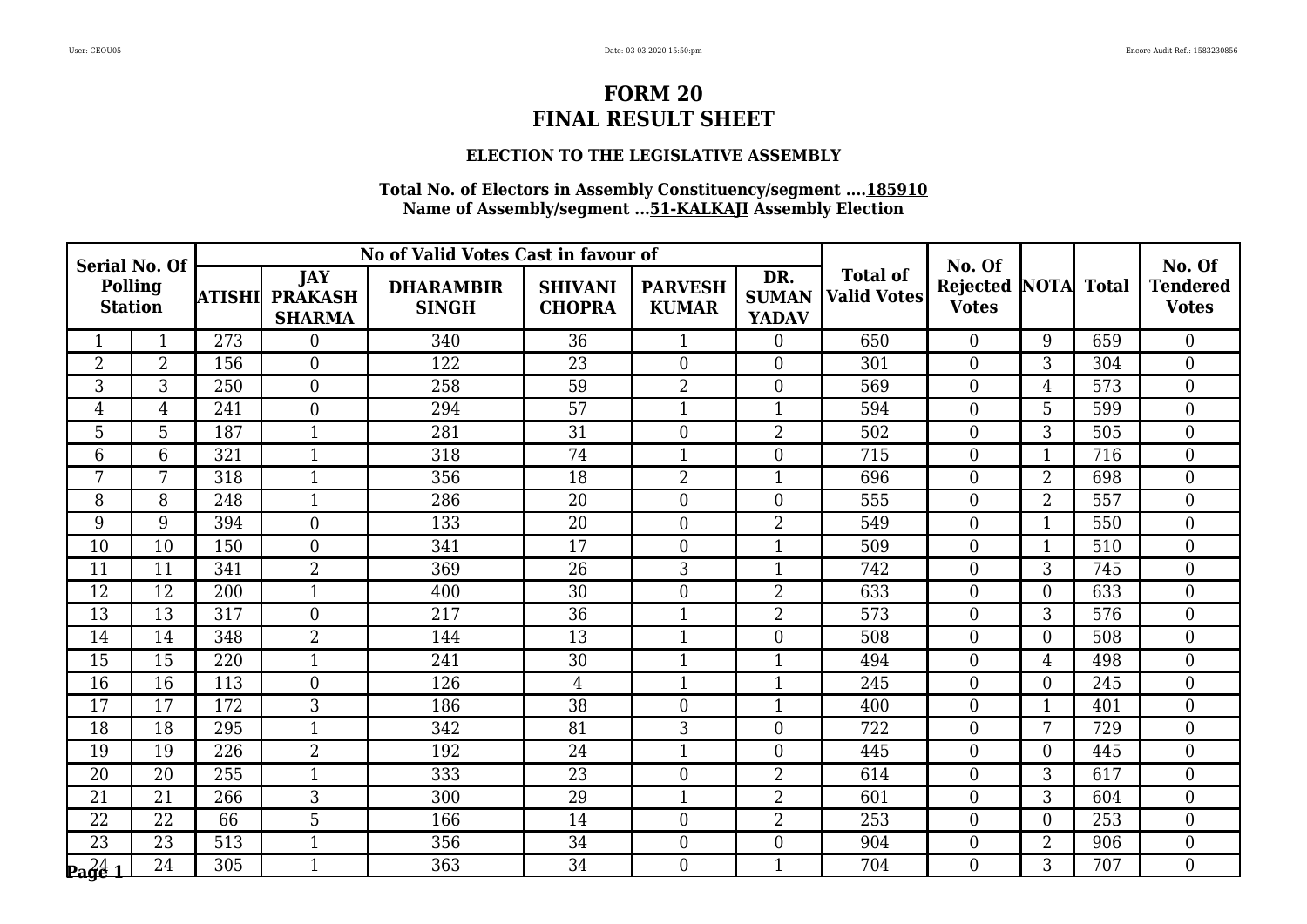### **ELECTION TO THE LEGISLATIVE ASSEMBLY**

| <b>Serial No. Of</b><br><b>Polling</b><br><b>Station</b> |                 |        |                                               | No of Valid Votes Cast in favour of |                                 |                                |                                     |                                       | No. Of                               |                |              | No. Of                          |
|----------------------------------------------------------|-----------------|--------|-----------------------------------------------|-------------------------------------|---------------------------------|--------------------------------|-------------------------------------|---------------------------------------|--------------------------------------|----------------|--------------|---------------------------------|
|                                                          |                 | ATISHI | <b>JAY</b><br><b>PRAKASH</b><br><b>SHARMA</b> | <b>DHARAMBIR</b><br><b>SINGH</b>    | <b>SHIVANI</b><br><b>CHOPRA</b> | <b>PARVESH</b><br><b>KUMAR</b> | DR.<br><b>SUMAN</b><br><b>YADAV</b> | <b>Total of</b><br><b>Valid Votes</b> | <b>Rejected NOTA</b><br><b>Votes</b> |                | <b>Total</b> | <b>Tendered</b><br><b>Votes</b> |
| 25                                                       | 25              | 308    | $\Omega$                                      | 455                                 | 32                              | 1                              | $\overline{0}$                      | 796                                   | $\overline{0}$                       | 6              | 802          | $\boldsymbol{0}$                |
| 26                                                       | 26              | 230    | $\overline{0}$                                | 389                                 | 14                              | 3                              | $\boldsymbol{0}$                    | 636                                   | $\boldsymbol{0}$                     | $\overline{0}$ | 636          | $\boldsymbol{0}$                |
| $\overline{27}$                                          | 27              | 386    | $\mathbf{1}$                                  | 202                                 | 14                              | $\overline{0}$                 | $\mathbf{1}$                        | 604                                   | $\overline{0}$                       | $\overline{3}$ | 607          | $\overline{0}$                  |
| 28                                                       | 28              | 554    | $\overline{4}$                                | 186                                 | 19                              | $\overline{2}$                 | 3                                   | 768                                   | $\boldsymbol{0}$                     | 3              | 771          | $\mathbf{1}$                    |
| 29                                                       | 29              | 261    | $\overline{2}$                                | 392                                 | 38                              | $\boldsymbol{0}$               | $\boldsymbol{0}$                    | 693                                   | $\boldsymbol{0}$                     | 3              | 696          | $\boldsymbol{0}$                |
| 30                                                       | 30              | 291    | $\overline{2}$                                | 308                                 | $\overline{17}$                 | $\mathbf{1}$                   | $\overline{2}$                      | 621                                   | $\overline{0}$                       | 3              | 624          | $\overline{0}$                  |
| 31                                                       | 31              | 249    | 5                                             | 391                                 | 14                              | $\mathbf{0}$                   | $\mathbf{1}$                        | 660                                   | $\boldsymbol{0}$                     | $\overline{2}$ | 662          | $\boldsymbol{0}$                |
| 32                                                       | 32              | 306    | $\mathbf{1}$                                  | 421                                 | 18                              | $\overline{2}$                 | $\mathbf{1}$                        | 749                                   | $\boldsymbol{0}$                     | 4              | 753          | $\boldsymbol{0}$                |
| $\overline{33}$                                          | $\overline{33}$ | 335    | $\overline{3}$                                | 254                                 | $\overline{21}$                 | $\mathbf{1}$                   | $\overline{0}$                      | 614                                   | $\overline{0}$                       | $\overline{2}$ | 616          | $\overline{0}$                  |
| 34                                                       | 34              | 258    | $\overline{4}$                                | 291                                 | 8                               | $\mathbf{1}$                   | 3                                   | 565                                   | $\boldsymbol{0}$                     | $\overline{0}$ | 565          | $\mathbf{0}$                    |
| 35                                                       | 35              | 111    | $\overline{0}$                                | 199                                 | 13                              | $\boldsymbol{0}$               | $\overline{2}$                      | 325                                   | $\boldsymbol{0}$                     | 3              | 328          | $\boldsymbol{0}$                |
| 36                                                       | 36              | 352    | $\Omega$                                      | 374                                 | 18                              | $\mathbf{1}$                   | $\overline{2}$                      | 747                                   | $\overline{0}$                       | $\overline{3}$ | 750          | $\overline{0}$                  |
| 37                                                       | 37              | 493    | $\mathbf{1}$                                  | 110                                 | 45                              | $\overline{2}$                 | $\overline{4}$                      | 655                                   | $\boldsymbol{0}$                     | 9              | 664          | $\boldsymbol{0}$                |
| 38                                                       | 38              | 319    | $\overline{4}$                                | 375                                 | 21                              | $\boldsymbol{0}$               | $\mathbf{1}$                        | 720                                   | $\boldsymbol{0}$                     | 6              | 726          | $\boldsymbol{0}$                |
| 39                                                       | 39              | 314    | $\overline{0}$                                | 276                                 | $\overline{23}$                 | $\mathbf{0}$                   | $\mathbf{1}$                        | 614                                   | $\overline{0}$                       | 6              | 620          | $\overline{0}$                  |
| 40                                                       | 40              | 474    | $\overline{3}$                                | 340                                 | 37                              | $\mathbf{0}$                   | $\boldsymbol{0}$                    | 854                                   | $\boldsymbol{0}$                     | 3              | 857          | $\boldsymbol{0}$                |
| 41                                                       | 41              | 454    | $\mathbf{1}$                                  | 393                                 | 15                              | $\mathbf{1}$                   | $\overline{2}$                      | 866                                   | $\boldsymbol{0}$                     | 7              | 873          | $\boldsymbol{0}$                |
| $\overline{42}$                                          | $\overline{42}$ | 207    | $\mathbf{1}$                                  | 245                                 | $\overline{20}$                 | $\mathbf{1}$                   | $\mathbf{1}$                        | 475                                   | $\overline{0}$                       | $\overline{4}$ | 479          | $\overline{0}$                  |
| 43                                                       | 43              | 319    | $\overline{2}$                                | 252                                 | 59                              | $\mathbf{1}$                   | 3                                   | 636                                   | $\boldsymbol{0}$                     | $\overline{0}$ | 636          | $\boldsymbol{0}$                |
| 44                                                       | 44              | 314    | $\mathbf{1}$                                  | 195                                 | 26                              | 3                              | 3                                   | 542                                   | $\boldsymbol{0}$                     | $\mathbf{1}$   | 543          | $\boldsymbol{0}$                |
| 45                                                       | 45              | 271    | $\overline{3}$                                | 371                                 | 19                              | $\mathbf{1}$                   | $\mathbf{1}$                        | 666                                   | $\overline{0}$                       | $\overline{2}$ | 668          | $\overline{0}$                  |
| 46                                                       | 46              | 438    | $\overline{3}$                                | 342                                 | 27                              | 1                              | 3                                   | 814                                   | $\boldsymbol{0}$                     | 5              | 819          | $\boldsymbol{0}$                |
| 47                                                       | $\overline{47}$ | 298    | $\mathbf{1}$                                  | 317                                 | 28                              | $\sqrt{3}$                     | $\mathbf{1}$                        | 648                                   | $\boldsymbol{0}$                     | $\overline{2}$ | 650          | $\boldsymbol{0}$                |
| $\frac{48}{2}$                                           | $\overline{48}$ | 215    | $\mathbf{1}$                                  | 220                                 | 20                              | $\mathbf{1}$                   | $\mathbf{1}$                        | 458                                   | $\overline{0}$                       | $\mathbf{1}$   | 459          | $\overline{0}$                  |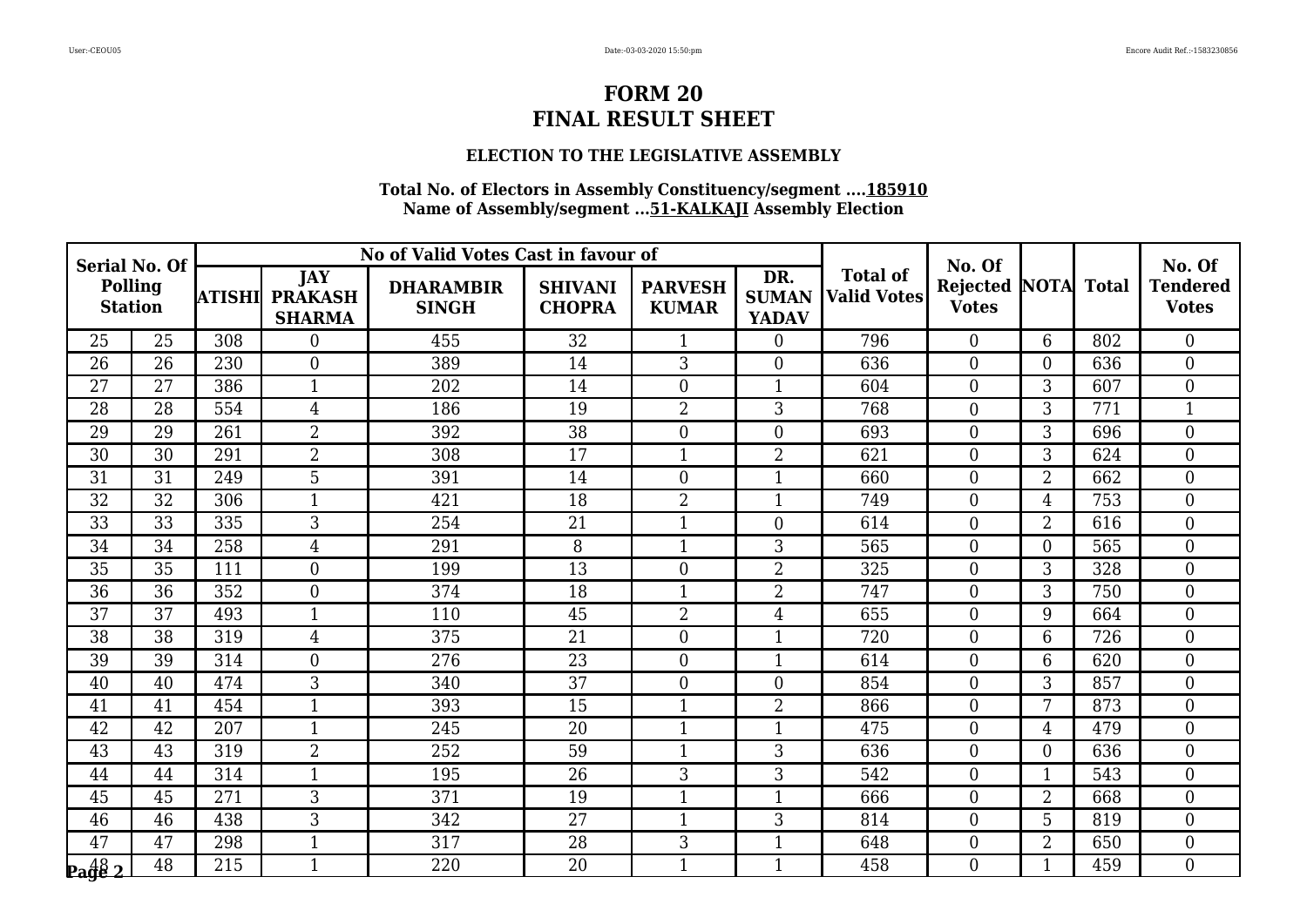### **ELECTION TO THE LEGISLATIVE ASSEMBLY**

| <b>Serial No. Of</b><br><b>Polling</b><br><b>Station</b> |                 |        |                                               | No of Valid Votes Cast in favour of |                                 |                                |                                     |                                       | No. Of                               |                |              | No. Of                          |
|----------------------------------------------------------|-----------------|--------|-----------------------------------------------|-------------------------------------|---------------------------------|--------------------------------|-------------------------------------|---------------------------------------|--------------------------------------|----------------|--------------|---------------------------------|
|                                                          |                 | ATISHI | <b>JAY</b><br><b>PRAKASH</b><br><b>SHARMA</b> | <b>DHARAMBIR</b><br><b>SINGH</b>    | <b>SHIVANI</b><br><b>CHOPRA</b> | <b>PARVESH</b><br><b>KUMAR</b> | DR.<br><b>SUMAN</b><br><b>YADAV</b> | <b>Total of</b><br><b>Valid Votes</b> | <b>Rejected NOTA</b><br><b>Votes</b> |                | <b>Total</b> | <b>Tendered</b><br><b>Votes</b> |
| 49                                                       | 49              | 388    | 1                                             | 417                                 | 28                              | $\overline{0}$                 | $\overline{0}$                      | 834                                   | $\overline{0}$                       | 6              | 840          | $\boldsymbol{0}$                |
| 50                                                       | 50              | 382    | $\mathbf{1}$                                  | 412                                 | 31                              | 3                              | 7                                   | 836                                   | $\boldsymbol{0}$                     | 3              | 839          | $\boldsymbol{0}$                |
| 51                                                       | 51              | 291    | $\Omega$                                      | 264                                 | 13                              | $\overline{0}$                 | $\overline{0}$                      | 568                                   | $\overline{0}$                       | $\overline{3}$ | 571          | $\overline{0}$                  |
| 52                                                       | 52              | 367    | $\overline{2}$                                | 384                                 | 11                              | $\mathbf{1}$                   | $\overline{2}$                      | 767                                   | $\boldsymbol{0}$                     | 3              | 770          | $\boldsymbol{0}$                |
| 53                                                       | 53              | 255    | $\overline{2}$                                | 197                                 | 5                               | $\mathbf{0}$                   | $\boldsymbol{0}$                    | 459                                   | $\boldsymbol{0}$                     | 5              | 464          | $\boldsymbol{0}$                |
| 54                                                       | 54              | 242    | $\overline{2}$                                | 399                                 | $\overline{23}$                 | $\mathbf{1}$                   | $\overline{0}$                      | 667                                   | $\overline{0}$                       | 9              | 676          | $\overline{0}$                  |
| 55                                                       | 55              | 256    | $\overline{0}$                                | 434                                 | 38                              | $\mathbf{1}$                   | $\boldsymbol{0}$                    | 729                                   | $\boldsymbol{0}$                     | 14             | 743          | $\boldsymbol{0}$                |
| 56                                                       | 56              | 211    | $\overline{0}$                                | 195                                 | 10                              | $\overline{2}$                 | $\boldsymbol{0}$                    | 418                                   | $\boldsymbol{0}$                     | 3              | 421          | $\boldsymbol{0}$                |
| $\overline{57}$                                          | $\overline{57}$ | 259    | $\overline{4}$                                | $\overline{211}$                    | 64                              | $\mathbf{1}$                   | $\mathbf{1}$                        | 540                                   | $\overline{0}$                       | 6              | 546          | $\overline{0}$                  |
| 58                                                       | 58              | 342    | $\overline{4}$                                | 263                                 | 22                              | $\overline{4}$                 | $\mathbf{1}$                        | 636                                   | $\boldsymbol{0}$                     | $\overline{2}$ | 638          | $\boldsymbol{0}$                |
| 59                                                       | 59              | 346    | $\overline{2}$                                | 262                                 | 24                              | $\mathbf{1}$                   | $\mathbf{1}$                        | 636                                   | $\boldsymbol{0}$                     | $\mathbf{1}$   | 637          | $\boldsymbol{0}$                |
| 60                                                       | 60              | 190    | 75                                            | 255                                 | 23                              | 3                              | 7                                   | 553                                   | $\overline{0}$                       | 4              | 557          | $\overline{1}$                  |
| 61                                                       | 61              | 427    | 7                                             | 375                                 | 56                              | $\mathbf{0}$                   | $\mathbf{1}$                        | 866                                   | $\boldsymbol{0}$                     | 4              | 870          | $\boldsymbol{0}$                |
| 62                                                       | 62              | 252    | $\mathbf{1}$                                  | 281                                 | 55                              | $\boldsymbol{0}$               | $\mathbf{1}$                        | 590                                   | $\boldsymbol{0}$                     | $\overline{4}$ | 594          | $\boldsymbol{0}$                |
| 63                                                       | 63              | 310    | $\overline{1}$                                | 222                                 | 34                              | $\overline{2}$                 | $\mathbf{1}$                        | 570                                   | $\overline{0}$                       | 4              | 574          | $\overline{0}$                  |
| 64                                                       | 64              | 149    | $\overline{0}$                                | 115                                 | 19                              | $\mathbf{0}$                   | $\boldsymbol{0}$                    | 283                                   | $\boldsymbol{0}$                     | $\overline{2}$ | 285          | $\boldsymbol{0}$                |
| 65                                                       | 65              | 357    | $\mathbf{1}$                                  | 356                                 | 64                              | $\mathbf{0}$                   | $\boldsymbol{0}$                    | 778                                   | $\boldsymbol{0}$                     | $6\phantom{1}$ | 784          | $\boldsymbol{0}$                |
| 66                                                       | 66              | 277    | $\overline{3}$                                | 273                                 | $\overline{35}$                 | $\overline{0}$                 | 3                                   | 591                                   | $\overline{0}$                       | $\mathbf{1}$   | 592          | $\overline{0}$                  |
| 67                                                       | 67              | 242    | $\overline{2}$                                | 290                                 | 49                              | $\mathbf{1}$                   | $\overline{0}$                      | 584                                   | $\boldsymbol{0}$                     | 5              | 589          | $\boldsymbol{0}$                |
| 68                                                       | 68              | 273    | $\overline{2}$                                | 298                                 | 58                              | $\mathbf{1}$                   | $\mathbf{1}$                        | 633                                   | $\boldsymbol{0}$                     | $\overline{4}$ | 637          | $\boldsymbol{0}$                |
| 69                                                       | 69              | 216    | $\mathbf{1}$                                  | 288                                 | 29                              | $\overline{0}$                 | $\overline{0}$                      | 534                                   | $\overline{0}$                       | $\overline{4}$ | 538          | $\overline{0}$                  |
| 70                                                       | 70              | 277    | $\overline{0}$                                | 313                                 | 36                              | $\overline{0}$                 | 3                                   | 629                                   | $\boldsymbol{0}$                     | 3              | 632          | $\boldsymbol{0}$                |
| 71                                                       | 71              | 241    | $\overline{0}$                                | 305                                 | 31                              | $\mathbf{1}$                   | $\mathbf{1}$                        | 579                                   | $\boldsymbol{0}$                     | 10             | 589          | $\boldsymbol{0}$                |
| $\sqrt{\frac{72}{9}}$                                    | $\overline{72}$ | 249    | $\Omega$                                      | 305                                 | $\overline{30}$                 | $\mathbf{1}$                   | $\overline{0}$                      | 585                                   | $\overline{0}$                       | $\overline{4}$ | 589          | $\overline{0}$                  |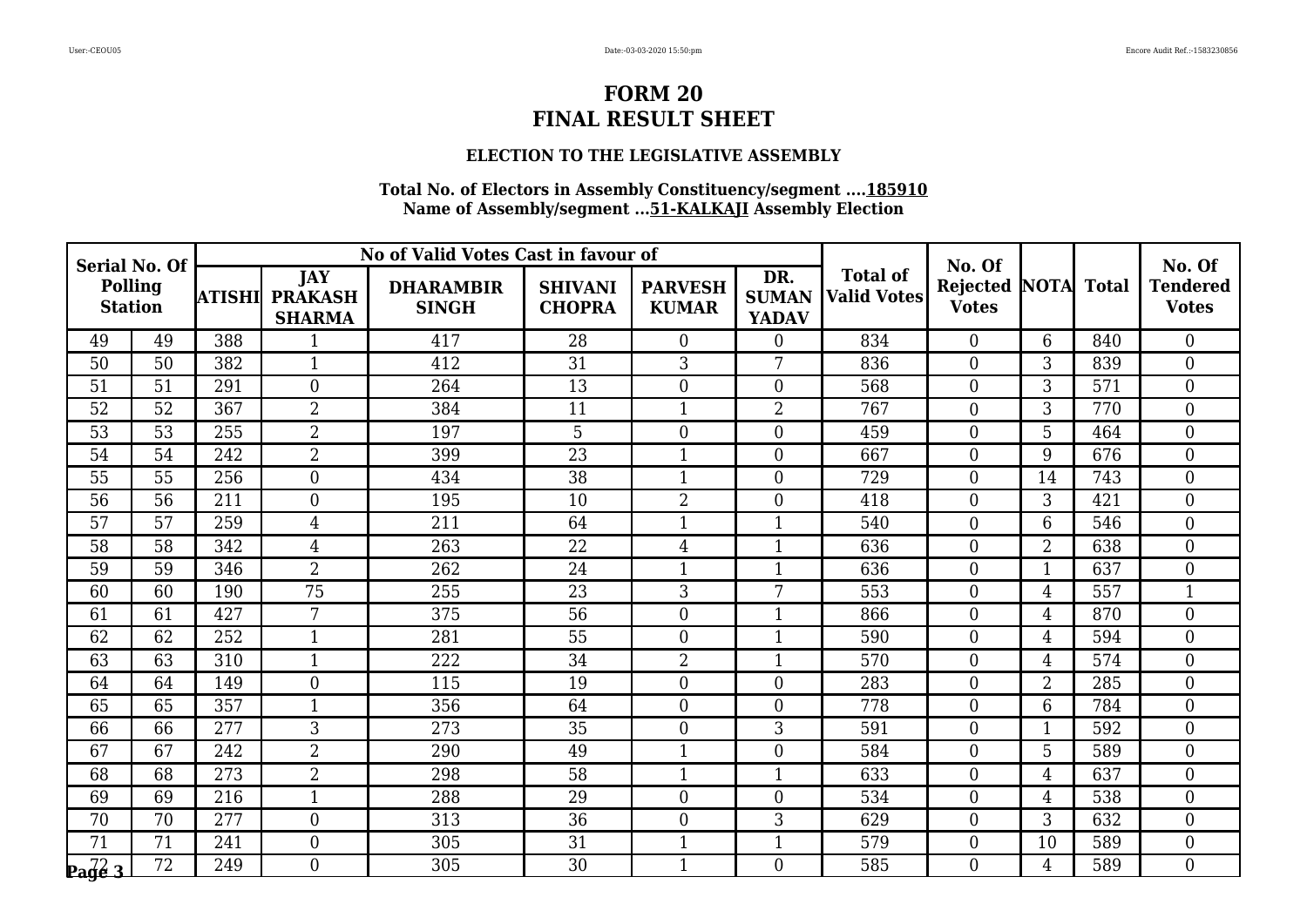### **ELECTION TO THE LEGISLATIVE ASSEMBLY**

| <b>Serial No. Of</b><br><b>Polling</b><br><b>Station</b> |                 |        |                                               | No of Valid Votes Cast in favour of |                                 |                                |                                     |                                       | No. Of                               |                |              | No. Of                          |
|----------------------------------------------------------|-----------------|--------|-----------------------------------------------|-------------------------------------|---------------------------------|--------------------------------|-------------------------------------|---------------------------------------|--------------------------------------|----------------|--------------|---------------------------------|
|                                                          |                 | ATISHI | <b>JAY</b><br><b>PRAKASH</b><br><b>SHARMA</b> | <b>DHARAMBIR</b><br><b>SINGH</b>    | <b>SHIVANI</b><br><b>CHOPRA</b> | <b>PARVESH</b><br><b>KUMAR</b> | DR.<br><b>SUMAN</b><br><b>YADAV</b> | <b>Total of</b><br><b>Valid Votes</b> | <b>Rejected NOTA</b><br><b>Votes</b> |                | <b>Total</b> | <b>Tendered</b><br><b>Votes</b> |
| 73                                                       | 73              | 185    | $\Omega$                                      | 211                                 | 20                              | 1                              | $\overline{0}$                      | 417                                   | $\Omega$                             | $\mathbf{1}$   | 418          | $\overline{0}$                  |
| 74                                                       | 74              | 323    | $\overline{0}$                                | 404                                 | 65                              | $\overline{0}$                 | $\overline{2}$                      | 794                                   | $\boldsymbol{0}$                     | 6              | 800          | $\boldsymbol{0}$                |
| 75                                                       | 75              | 372    | 5                                             | 244                                 | 121                             | 7                              | $\boldsymbol{0}$                    | 749                                   | $\boldsymbol{0}$                     | $\overline{2}$ | 751          | $\boldsymbol{0}$                |
| 76                                                       | 76              | 369    | 10                                            | 266                                 | 102                             | $\mathbf{1}$                   | 3                                   | 751                                   | $\overline{0}$                       | $\overline{5}$ | 756          | $\overline{0}$                  |
| 77                                                       | 77              | 170    | $\overline{0}$                                | 225                                 | 28                              | $\boldsymbol{0}$               | $\boldsymbol{0}$                    | 423                                   | $\boldsymbol{0}$                     | $\overline{2}$ | 425          | $\boldsymbol{0}$                |
| 78                                                       | 78              | 279    | $\mathbf{1}$                                  | 294                                 | 45                              | $\mathbf{1}$                   | $\overline{2}$                      | 622                                   | $\boldsymbol{0}$                     | 4              | 626          | $\boldsymbol{0}$                |
| 79                                                       | 79              | 229    | $\mathbf{1}$                                  | 273                                 | 38                              | $\mathbf{0}$                   | $\overline{0}$                      | 541                                   | $\overline{0}$                       | 6              | 547          | $\overline{0}$                  |
| 80                                                       | 80              | 229    | $\overline{0}$                                | 266                                 | 30                              | $\mathbf{0}$                   | $\boldsymbol{0}$                    | 525                                   | $\overline{0}$                       | 6              | 531          | $\boldsymbol{0}$                |
| 81                                                       | 81              | 327    | $\mathbf{1}$                                  | 372                                 | 42                              | $\overline{0}$                 | $\boldsymbol{0}$                    | 742                                   | $\boldsymbol{0}$                     | $\overline{3}$ | 745          | $\overline{0}$                  |
| 82                                                       | 82              | 253    | $\mathbf{1}$                                  | 150                                 | 71                              | $\mathbf{1}$                   | $\mathbf{1}$                        | 477                                   | $\overline{0}$                       | $\overline{5}$ | 482          | $\overline{0}$                  |
| 83                                                       | 83              | 341    | $\mathbf{1}$                                  | 391                                 | 82                              | $\mathbf{0}$                   | $\mathbf{1}$                        | 816                                   | $\overline{0}$                       | $\overline{4}$ | 820          | $\boldsymbol{0}$                |
| 84                                                       | 84              | 249    | $\mathbf{1}$                                  | 331                                 | 83                              | $\mathbf{1}$                   | $\mathbf{1}$                        | 666                                   | $\boldsymbol{0}$                     | $\overline{4}$ | 670          | $\overline{0}$                  |
| 85                                                       | 85              | 291    | 4                                             | 343                                 | 47                              | $\mathbf{0}$                   | 3                                   | 688                                   | $\boldsymbol{0}$                     | 5              | 693          | $\boldsymbol{0}$                |
| 86                                                       | $\overline{86}$ | 400    | 8                                             | 275                                 | 36                              | 9                              | $\overline{0}$                      | 728                                   | $\overline{0}$                       | $\overline{2}$ | 730          | $\mathbf{0}$                    |
| 87                                                       | 87              | 450    | $\mathbf{1}$                                  | 426                                 | 23                              | 3                              | $\mathbf{1}$                        | 904                                   | $\boldsymbol{0}$                     | $\overline{4}$ | 908          | $\overline{0}$                  |
| 88                                                       | 88              | 434    | 3                                             | 293                                 | 42                              | 9                              | 2                                   | 783                                   | $\boldsymbol{0}$                     | 3              | 786          | $\boldsymbol{0}$                |
| 89                                                       | 89              | 213    | $\Omega$                                      | 178                                 | 19                              | $\boldsymbol{0}$               | $\mathbf{1}$                        | 411                                   | $\boldsymbol{0}$                     | $\mathbf{1}$   | 412          | $\mathbf{0}$                    |
| 90                                                       | 90              | 378    | $\overline{0}$                                | 242                                 | 19                              | $\overline{2}$                 | $\overline{0}$                      | 641                                   | $\overline{0}$                       | $\overline{4}$ | 645          | $\mathbf{1}$                    |
| 91                                                       | 91              | 338    | $\overline{0}$                                | 264                                 | 45                              | $\mathbf{1}$                   | $\mathbf{1}$                        | 649                                   | $\boldsymbol{0}$                     | $\overline{2}$ | 651          | $\boldsymbol{0}$                |
| 92                                                       | 92              | 303    | $\overline{2}$                                | 273                                 | 9                               | 3                              | $\mathbf{1}$                        | 591                                   | $\boldsymbol{0}$                     | $\overline{2}$ | 593          | $\mathbf{0}$                    |
| 93                                                       | 93              | 175    | $\overline{0}$                                | 186                                 | $\overline{11}$                 | $\overline{0}$                 | $\mathbf{1}$                        | 373                                   | $\overline{0}$                       | $\mathbf{1}$   | 374          | $\overline{0}$                  |
| 94                                                       | 94              | 409    | $\overline{0}$                                | 357                                 | 41                              | $\mathbf{1}$                   | $\mathbf{1}$                        | 809                                   | $\boldsymbol{0}$                     | 5              | 814          | $\boldsymbol{0}$                |
| $\overline{95}$                                          | $\overline{95}$ | 390    | $\overline{0}$                                | 286                                 | 63                              | $\overline{0}$                 | $\mathbf{1}$                        | 740                                   | $\boldsymbol{0}$                     | 5              | 745          | $\boldsymbol{0}$                |
| $\mathbf{p}_{\mathbf{a}}\mathbf{g}\mathbf{\hat{e}}$ 4    | $\overline{96}$ | 402    | $\overline{2}$                                | 305                                 | 70                              | 5                              | $\mathbf{1}$                        | 785                                   | $\overline{0}$                       | 3              | 788          | $\overline{0}$                  |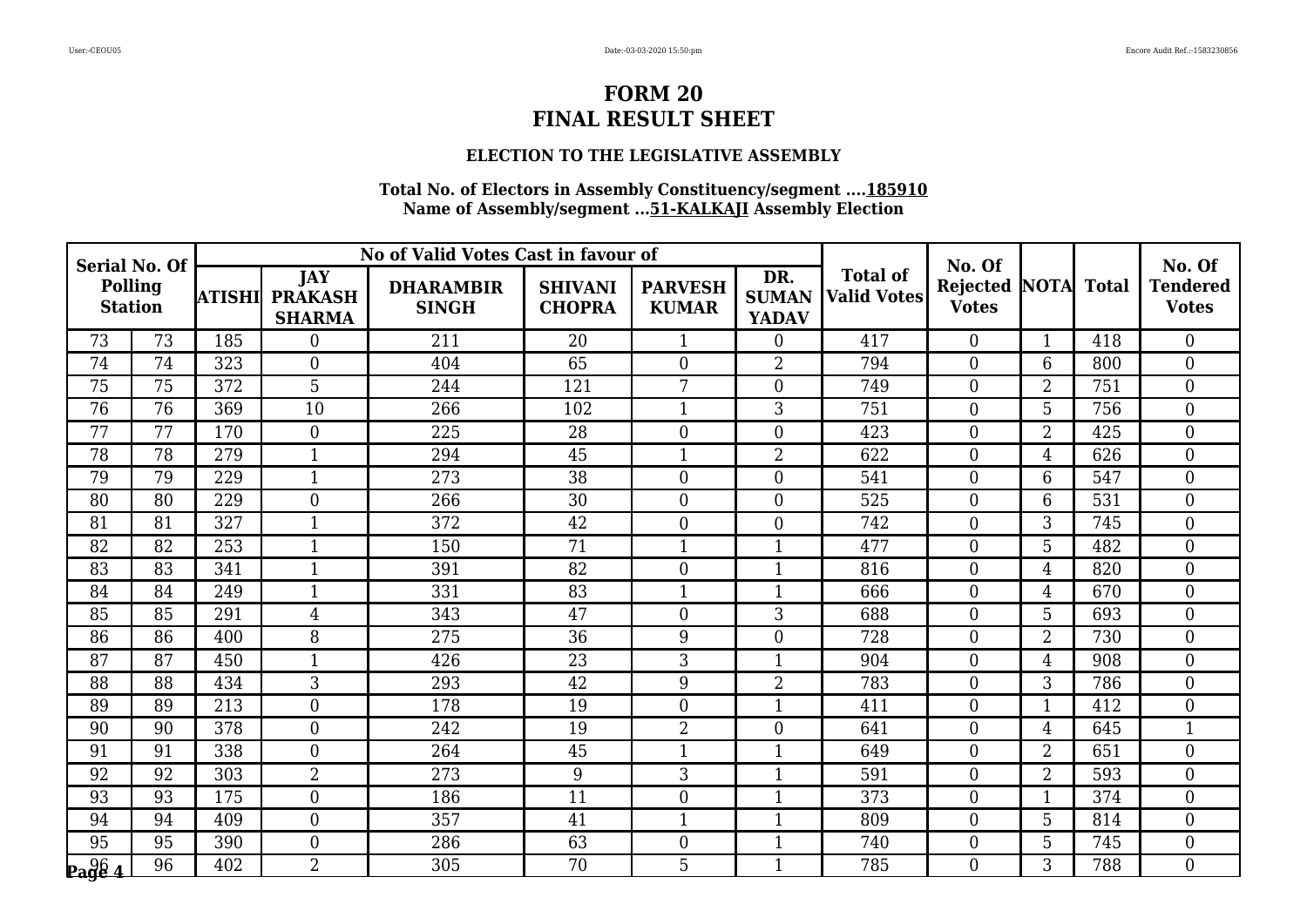### **ELECTION TO THE LEGISLATIVE ASSEMBLY**

| <b>Serial No. Of</b><br><b>Polling</b><br><b>Station</b> |     |        |                                               | No of Valid Votes Cast in favour of |                                 |                                |                                     |                                       | No. Of                                     |                  |     | No. Of                          |
|----------------------------------------------------------|-----|--------|-----------------------------------------------|-------------------------------------|---------------------------------|--------------------------------|-------------------------------------|---------------------------------------|--------------------------------------------|------------------|-----|---------------------------------|
|                                                          |     | ATISHI | <b>JAY</b><br><b>PRAKASH</b><br><b>SHARMA</b> | <b>DHARAMBIR</b><br><b>SINGH</b>    | <b>SHIVANI</b><br><b>CHOPRA</b> | <b>PARVESH</b><br><b>KUMAR</b> | DR.<br><b>SUMAN</b><br><b>YADAV</b> | <b>Total of</b><br><b>Valid Votes</b> | <b>Rejected NOTA Total</b><br><b>Votes</b> |                  |     | <b>Tendered</b><br><b>Votes</b> |
| 97                                                       | 97  | 398    | $\theta$                                      | 285                                 | 28                              | $\overline{2}$                 | 1                                   | 714                                   | $\Omega$                                   | 5                | 719 | $\overline{0}$                  |
| 98                                                       | 98  | 342    | $\mathbf 1$                                   | 395                                 | 29                              | $\mathbf{1}$                   | 3                                   | 771                                   | $\boldsymbol{0}$                           | $\theta$         | 771 | $\boldsymbol{0}$                |
| 99                                                       | 99  | 441    | 4                                             | 376                                 | 35                              | $\overline{2}$                 | $\overline{0}$                      | 858                                   | $\overline{0}$                             | 3                | 861 | $\boldsymbol{0}$                |
| 100                                                      | 100 | 399    | $\overline{5}$                                | 377                                 | $\overline{31}$                 | $\overline{4}$                 | $\overline{0}$                      | 816                                   | $\overline{0}$                             | 3                | 819 | $\overline{0}$                  |
| 101                                                      | 101 | 452    | 3                                             | 300                                 | 19                              | $6\phantom{.}6$                | $\overline{0}$                      | 780                                   | $\overline{0}$                             | 1                | 781 | $\boldsymbol{0}$                |
| 102                                                      | 102 | 399    | 1                                             | 312                                 | 27                              | $\mathbf{1}$                   | $\mathbf{1}$                        | 741                                   | $\mathbf{0}$                               | $\boldsymbol{0}$ | 741 | $\boldsymbol{0}$                |
| 103                                                      | 103 | 353    | $\mathbf{1}$                                  | 225                                 | 19                              | $\mathbf{1}$                   | $\overline{0}$                      | 599                                   | $\overline{0}$                             | $\overline{4}$   | 603 | $\overline{0}$                  |
| 104                                                      | 104 | 324    | $\overline{0}$                                | 275                                 | 29                              | $\mathbf{1}$                   | $\mathbf{1}$                        | 630                                   | $\overline{0}$                             | $\mathbf{1}$     | 631 | $\boldsymbol{0}$                |
| 105                                                      | 105 | 443    | $\overline{4}$                                | 249                                 | $\overline{28}$                 | $\overline{5}$                 | 3                                   | 732                                   | $\overline{0}$                             | 4                | 736 | $\overline{0}$                  |
| 106                                                      | 106 | 486    | $\overline{4}$                                | 248                                 | 17                              | $6\phantom{1}$                 | $\overline{2}$                      | 763                                   | $\overline{0}$                             | $\overline{4}$   | 767 | $\overline{0}$                  |
| 107                                                      | 107 | 467    | $\overline{2}$                                | 315                                 | 46                              | 8                              | $\overline{4}$                      | 842                                   | $\overline{0}$                             | $\overline{2}$   | 844 | $\boldsymbol{0}$                |
| 108                                                      | 108 | 459    | $\overline{2}$                                | 275                                 | 39                              | $\overline{2}$                 | $\mathbf{1}$                        | 778                                   | $\boldsymbol{0}$                           | 4                | 782 | $\overline{0}$                  |
| 109                                                      | 109 | 317    | 2                                             | 220                                 | 31                              | $\boldsymbol{0}$               | $\overline{0}$                      | 570                                   | $\boldsymbol{0}$                           | $\overline{2}$   | 572 | $\boldsymbol{0}$                |
| 110                                                      | 110 | 449    | $\overline{0}$                                | 339                                 | 23                              | 5                              | $\mathbf{1}$                        | 817                                   | $\overline{0}$                             | 5                | 822 | $\overline{0}$                  |
| 111                                                      | 111 | 292    | 3                                             | 280                                 | 23                              | $\boldsymbol{0}$               | $\overline{0}$                      | 598                                   | $\overline{0}$                             | $\mathbf{1}$     | 599 | $\overline{0}$                  |
| 112                                                      | 112 | 431    | $\mathbf{1}$                                  | 278                                 | 20                              | 5                              | 1                                   | 736                                   | $\boldsymbol{0}$                           | $\overline{4}$   | 740 | $\boldsymbol{0}$                |
| 113                                                      | 113 | 432    | $\overline{2}$                                | 289                                 | 33                              | $\overline{4}$                 | $\overline{2}$                      | 762                                   | $\overline{0}$                             | 6                | 768 | $\overline{0}$                  |
| 114                                                      | 114 | 453    | $\theta$                                      | 268                                 | $\overline{22}$                 | 3                              | 3                                   | 749                                   | $\overline{0}$                             | 3                | 752 | $\overline{0}$                  |
| 115                                                      | 115 | 425    | 3                                             | 235                                 | 38                              | 13                             | 3                                   | 717                                   | $\overline{0}$                             | $\boldsymbol{0}$ | 717 | $\boldsymbol{0}$                |
| 116                                                      | 116 | 413    | 3                                             | 256                                 | 23                              | $\mathbf{1}$                   | $\overline{4}$                      | 700                                   | $\overline{0}$                             | $\mathbf{1}$     | 701 | $\boldsymbol{0}$                |
| 117                                                      | 117 | 497    | $\overline{4}$                                | 277                                 | 30                              | 5                              | $\overline{2}$                      | 815                                   | $\overline{0}$                             | $\overline{4}$   | 819 | $\overline{0}$                  |
| 118                                                      | 118 | 467    | 1                                             | 264                                 | 18                              | 5                              | 3                                   | 758                                   | $\boldsymbol{0}$                           | 3                | 761 | $\boldsymbol{0}$                |
| 119                                                      | 119 | 474    | $\mathbf{1}$                                  | 206                                 | 16                              | $\mathbf{1}$                   | $\mathbf{1}$                        | 699                                   | $\boldsymbol{0}$                           | $\mathbf{1}$     | 700 | $\boldsymbol{0}$                |
| $\mathbf{p_1}^{120}$ 5                                   | 120 | 231    | $\Omega$                                      | 167                                 | 26                              | $\overline{0}$                 | $\mathbf{1}$                        | 425                                   | $\theta$                                   | $\Omega$         | 425 | $\overline{0}$                  |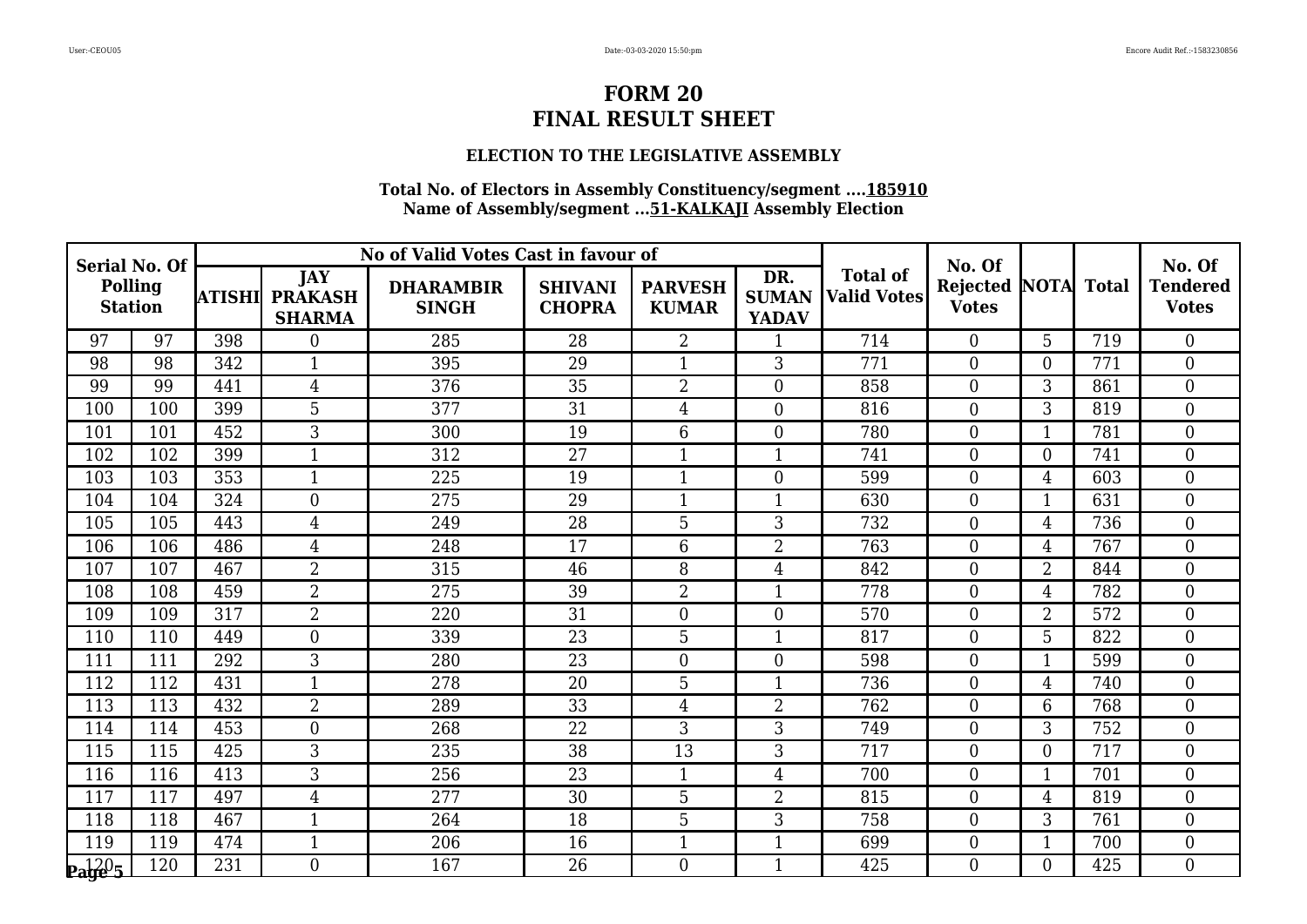### **ELECTION TO THE LEGISLATIVE ASSEMBLY**

| <b>Serial No. Of</b><br>Polling<br><b>Station</b> |     |        |                                               | No of Valid Votes Cast in favour of |                                 |                                |                                     |                                       | No. Of                                     |                |     | No. Of                          |
|---------------------------------------------------|-----|--------|-----------------------------------------------|-------------------------------------|---------------------------------|--------------------------------|-------------------------------------|---------------------------------------|--------------------------------------------|----------------|-----|---------------------------------|
|                                                   |     | ATISHI | <b>JAY</b><br><b>PRAKASH</b><br><b>SHARMA</b> | <b>DHARAMBIR</b><br><b>SINGH</b>    | <b>SHIVANI</b><br><b>CHOPRA</b> | <b>PARVESH</b><br><b>KUMAR</b> | DR.<br><b>SUMAN</b><br><b>YADAV</b> | <b>Total of</b><br><b>Valid Votes</b> | <b>Rejected NOTA Total</b><br><b>Votes</b> |                |     | <b>Tendered</b><br><b>Votes</b> |
| 121                                               | 121 | 461    |                                               | 273                                 | 32                              | 4                              | $\overline{2}$                      | 773                                   | $\overline{0}$                             | $\mathbf{1}$   | 774 | $\overline{0}$                  |
| 122                                               | 122 | 385    | 3                                             | 224                                 | 28                              | $\boldsymbol{0}$               | 1                                   | 641                                   | $\boldsymbol{0}$                           | 1              | 642 | $\overline{0}$                  |
| 123                                               | 123 | 507    | $\overline{4}$                                | 257                                 | 50                              | $6\overline{6}$                | $\overline{2}$                      | 826                                   | $\overline{0}$                             | 6              | 832 | $\overline{0}$                  |
| 124                                               | 124 | 420    | 1                                             | 350                                 | 28                              | $\mathbf{1}$                   | $\overline{0}$                      | 800                                   | $\overline{0}$                             | 6              | 806 | $\overline{0}$                  |
| 125                                               | 125 | 407    | 5                                             | 295                                 | 34                              | 3                              | 3                                   | 747                                   | $\boldsymbol{0}$                           | 2              | 749 | $\overline{0}$                  |
| 126                                               | 126 | 359    | 6                                             | 294                                 | $\overline{32}$                 | 7                              | $\overline{2}$                      | 700                                   | $\overline{0}$                             | 5              | 705 | $\overline{0}$                  |
| 127                                               | 127 | 434    | $\overline{7}$                                | 264                                 | 34                              | 8                              | $\mathbf{0}$                        | 747                                   | $\overline{0}$                             | 5              | 752 | $\mathbf{0}$                    |
| 128                                               | 128 | 439    | 7                                             | 254                                 | 41                              | 1                              | $\mathbf{1}$                        | 743                                   | $\boldsymbol{0}$                           | 8              | 751 | $\boldsymbol{0}$                |
| 129                                               | 129 | 354    | $\theta$                                      | 234                                 | $\overline{20}$                 | $\mathbf{1}$                   | $\mathbf{1}$                        | 610                                   | $\overline{0}$                             | $\overline{4}$ | 614 | $\overline{0}$                  |
| 130                                               | 130 | 213    | 1                                             | 99                                  | 16                              | $\overline{2}$                 | $\overline{0}$                      | 331                                   | $\overline{0}$                             | $\overline{0}$ | 331 | $\boldsymbol{0}$                |
| 131                                               | 131 | 427    | $\overline{2}$                                | 288                                 | 16                              | $\overline{2}$                 | $\mathbf{1}$                        | 736                                   | $\boldsymbol{0}$                           | 7              | 743 | $\boldsymbol{0}$                |
| 132                                               | 132 | 464    | $\overline{2}$                                | 291                                 | 28                              | $\overline{0}$                 | $\overline{2}$                      | 787                                   | $\overline{0}$                             | $\overline{2}$ | 789 | $\overline{0}$                  |
| 133                                               | 133 | 369    | $\overline{0}$                                | 184                                 | 28                              | $\boldsymbol{0}$               | $\overline{0}$                      | 581                                   | $\overline{0}$                             | 3              | 584 | $\boldsymbol{0}$                |
| 134                                               | 134 | 520    | 12                                            | 288                                 | 23                              | $\overline{4}$                 | $\overline{2}$                      | 849                                   | $\overline{0}$                             | 7              | 856 | $\boldsymbol{0}$                |
| 135                                               | 135 | 469    | 8                                             | 233                                 | 10                              | $\mathbf{1}$                   | $\mathbf{1}$                        | 722                                   | $\overline{0}$                             | $\overline{2}$ | 724 | $\overline{0}$                  |
| 136                                               | 136 | 549    | 1                                             | 273                                 | 19                              | $\boldsymbol{0}$               | 5                                   | 847                                   | $\boldsymbol{0}$                           | $\overline{2}$ | 849 | $\boldsymbol{0}$                |
| 137                                               | 137 | 444    | $\overline{4}$                                | 263                                 | 18                              | $\boldsymbol{0}$               | 3                                   | 732                                   | $\boldsymbol{0}$                           | 3              | 735 | $\overline{0}$                  |
| 138                                               | 138 | 416    | 6                                             | 213                                 | $\overline{13}$                 | $\overline{5}$                 | $\mathbf{1}$                        | 654                                   | $\overline{0}$                             | 5              | 659 | $\overline{0}$                  |
| 139                                               | 139 | 484    | 1                                             | 211                                 | 10                              | $\boldsymbol{0}$               | $\overline{2}$                      | 708                                   | $\overline{0}$                             | 8              | 716 | $\boldsymbol{0}$                |
| 140                                               | 140 | 570    | 3                                             | 208                                 | 11                              | $\overline{2}$                 | $\overline{0}$                      | 794                                   | $\boldsymbol{0}$                           | 3              | 797 | $\boldsymbol{0}$                |
| 141                                               | 141 | 542    | 5                                             | 202                                 | 27                              | $6\phantom{1}$                 | $\mathbf{1}$                        | 783                                   | $\overline{0}$                             | $\mathbf{1}$   | 784 | $\overline{0}$                  |
| 142                                               | 142 | 631    | 7                                             | 191                                 | 10                              | $\overline{2}$                 | $\overline{2}$                      | 843                                   | $\overline{0}$                             | $\overline{2}$ | 845 | $\boldsymbol{0}$                |
| 143                                               | 143 | 489    | 6                                             | 175                                 | 35                              | $\overline{4}$                 | $\mathbf{1}$                        | 710                                   | $\boldsymbol{0}$                           | 3              | 713 | $\boldsymbol{0}$                |
| $\mathbf{p}_\mathbf{a}$ g $\mathbf{4}^4$ 6        | 144 | 463    | $\overline{12}$                               | 187                                 | 40                              | 7                              | $\Omega$                            | 709                                   | $\theta$                                   | 6              | 715 | $\overline{0}$                  |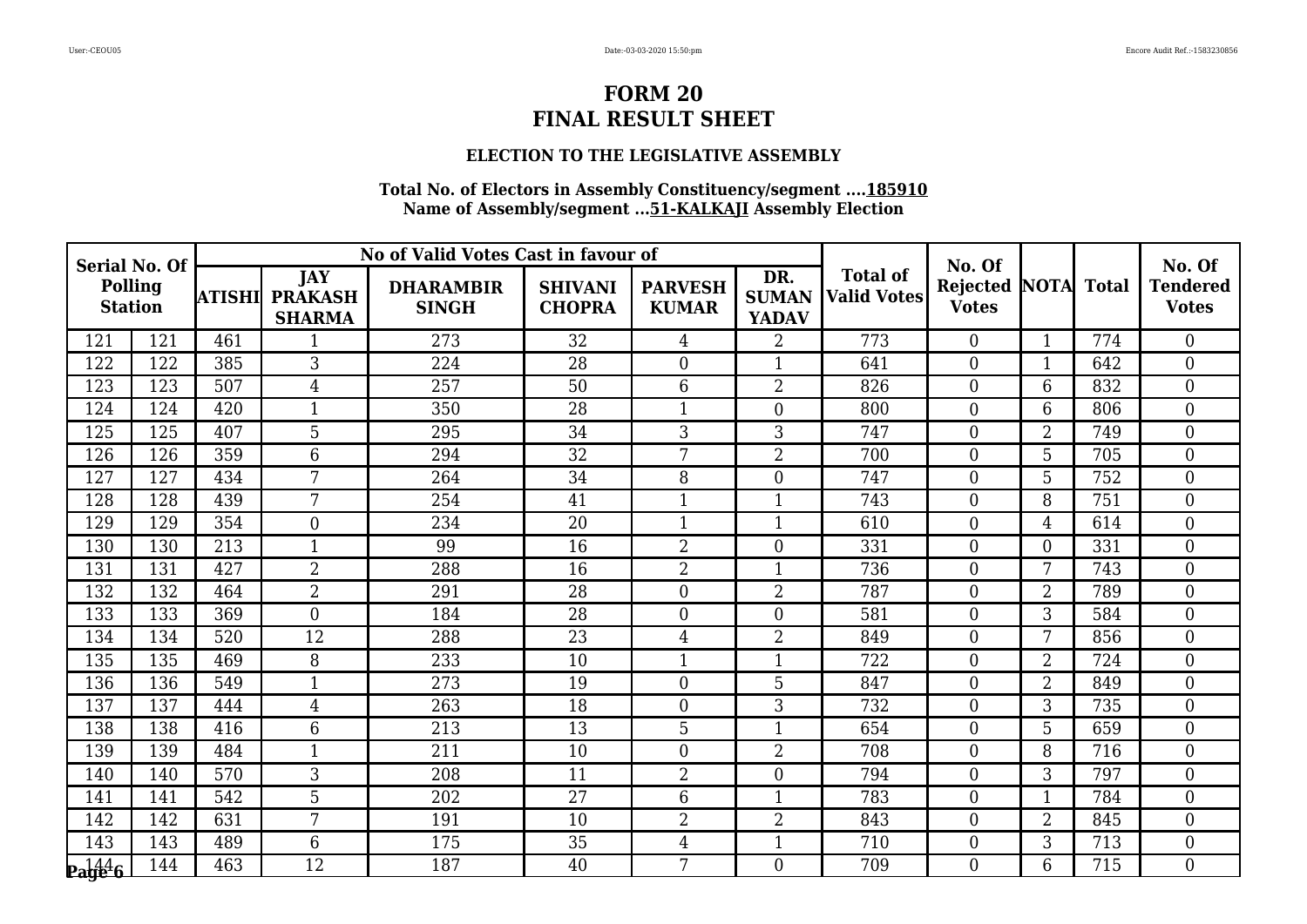### **ELECTION TO THE LEGISLATIVE ASSEMBLY**

| <b>Serial No. Of</b><br>Polling<br><b>Station</b> |                     |        |                                               | No of Valid Votes Cast in favour of |                                 |                                |                                     |                                       | No. Of                          |                |                   | No. Of                          |
|---------------------------------------------------|---------------------|--------|-----------------------------------------------|-------------------------------------|---------------------------------|--------------------------------|-------------------------------------|---------------------------------------|---------------------------------|----------------|-------------------|---------------------------------|
|                                                   |                     | ATISHI | <b>JAY</b><br><b>PRAKASH</b><br><b>SHARMA</b> | <b>DHARAMBIR</b><br><b>SINGH</b>    | <b>SHIVANI</b><br><b>CHOPRA</b> | <b>PARVESH</b><br><b>KUMAR</b> | DR.<br><b>SUMAN</b><br><b>YADAV</b> | <b>Total of</b><br><b>Valid Votes</b> | <b>Rejected</b><br><b>Votes</b> |                | <b>NOTA</b> Total | <b>Tendered</b><br><b>Votes</b> |
| 145                                               | 145                 | 474    | 9                                             | 139                                 | 45                              | $\overline{0}$                 | $\overline{2}$                      | 669                                   | $\overline{0}$                  | 7              | 676               | $\boldsymbol{0}$                |
| 146                                               | 146                 | 415    | $\overline{2}$                                | 276                                 | 14                              |                                | $\overline{2}$                      | 710                                   | $\overline{0}$                  | 3              | 713               | $\boldsymbol{0}$                |
| 147                                               | 147                 | 429    | 9                                             | 250                                 | 20                              | 4                              | 2                                   | 714                                   | $\boldsymbol{0}$                | $\overline{4}$ | 718               | $\boldsymbol{0}$                |
| 148                                               | 148                 | 470    | 8                                             | 362                                 | 28                              | $\overline{2}$                 | $\overline{0}$                      | 870                                   | $\overline{0}$                  | 10             | 880               | $\boldsymbol{0}$                |
| 149                                               | 149                 | 486    | 10                                            | 327                                 | 28                              | $\overline{4}$                 | 3                                   | 858                                   | $\overline{0}$                  | 8              | 866               | $\boldsymbol{0}$                |
| 150                                               | 150                 | 488    | 10                                            | 345                                 | 23                              | 1                              | 3                                   | 870                                   | $\overline{0}$                  | $\overline{0}$ | 870               | $\boldsymbol{0}$                |
| 151                                               | 151                 | 377    | $\overline{4}$                                | 183                                 | 22                              | $\overline{0}$                 | 1                                   | 587                                   | $\overline{0}$                  | $\overline{0}$ | 587               | $\boldsymbol{0}$                |
| 152                                               | 152                 | 247    | 6                                             | 209                                 | 16                              | $\mathbf{1}$                   | 5                                   | 484                                   | $\mathbf{0}$                    | $\overline{4}$ | 488               | $\boldsymbol{0}$                |
| 153                                               | 153                 | 480    | 6                                             | 193                                 | 22                              | $\overline{0}$                 | $\overline{2}$                      | 703                                   | $\overline{0}$                  | 6              | 709               | $\overline{0}$                  |
| 154                                               | 154                 | 440    | 8                                             | 253                                 | 16                              | $\overline{2}$                 | $\mathbf{1}$                        | 720                                   | $\overline{0}$                  | 3              | 723               | $\mathbf{0}$                    |
| 155                                               | 155                 | 431    | 8                                             | 269                                 | 31                              | $\overline{2}$                 | $\overline{2}$                      | 743                                   | $\overline{0}$                  | $\overline{2}$ | 745               | $\boldsymbol{0}$                |
| 156                                               | 156                 | 520    | $\overline{4}$                                | 329                                 | 34                              | $\overline{0}$                 | 5                                   | 892                                   | $\overline{0}$                  | $\overline{2}$ | 894               | $\boldsymbol{0}$                |
| 157                                               | 157                 | 519    | 6                                             | 217                                 | 26                              | 11                             | $\overline{4}$                      | 783                                   | $\mathbf{0}$                    | 4              | 787               | $\boldsymbol{0}$                |
| 158                                               | 158                 | 444    | 8                                             | 231                                 | 26                              | 12                             | $\overline{4}$                      | 725                                   | $\theta$                        | $\overline{2}$ | 727               | $\overline{0}$                  |
| 159                                               | 159                 | 318    | $\overline{0}$                                | 197                                 | 29                              | $\overline{0}$                 | $\theta$                            | 544                                   | $\Omega$                        | $\overline{0}$ | 544               | $\overline{0}$                  |
| 160                                               | 160                 | 204    | 1                                             | 245                                 | 34                              | $\boldsymbol{0}$               | $\mathbf{1}$                        | 485                                   | $\overline{0}$                  | 7              | 492               | $\boldsymbol{0}$                |
| 161                                               | 161                 | 191    | $\mathbf{1}$                                  | 193                                 | 12                              | $\mathbf{1}$                   | $\mathbf{1}$                        | 399                                   | $\overline{0}$                  | $\overline{2}$ | 401               | $\overline{0}$                  |
| <b>Total EVM</b><br><b>Votes</b>                  |                     | 55833  | 473                                           | 44411                               | 4956                            | 301                            | 219                                 | 106193                                | $\bf{0}$                        | 550            | 106743            | 3                               |
| <b>Total Postal</b>                               | <b>Ballot Votes</b> | 64     | $\overline{0}$                                | 93                                  | 9                               | $\overline{0}$                 | $\overline{0}$                      | 166                                   | $\mathbf{0}$                    | $\mathbf{1}$   | 167               | $\boldsymbol{0}$                |
| <b>Total Votes</b><br><b>Polled</b>               |                     | 55897  | 473                                           | 44504                               | 4965                            | 301                            | 219                                 | 106359                                | $\bf{0}$                        | 551            | 106910            | 3                               |